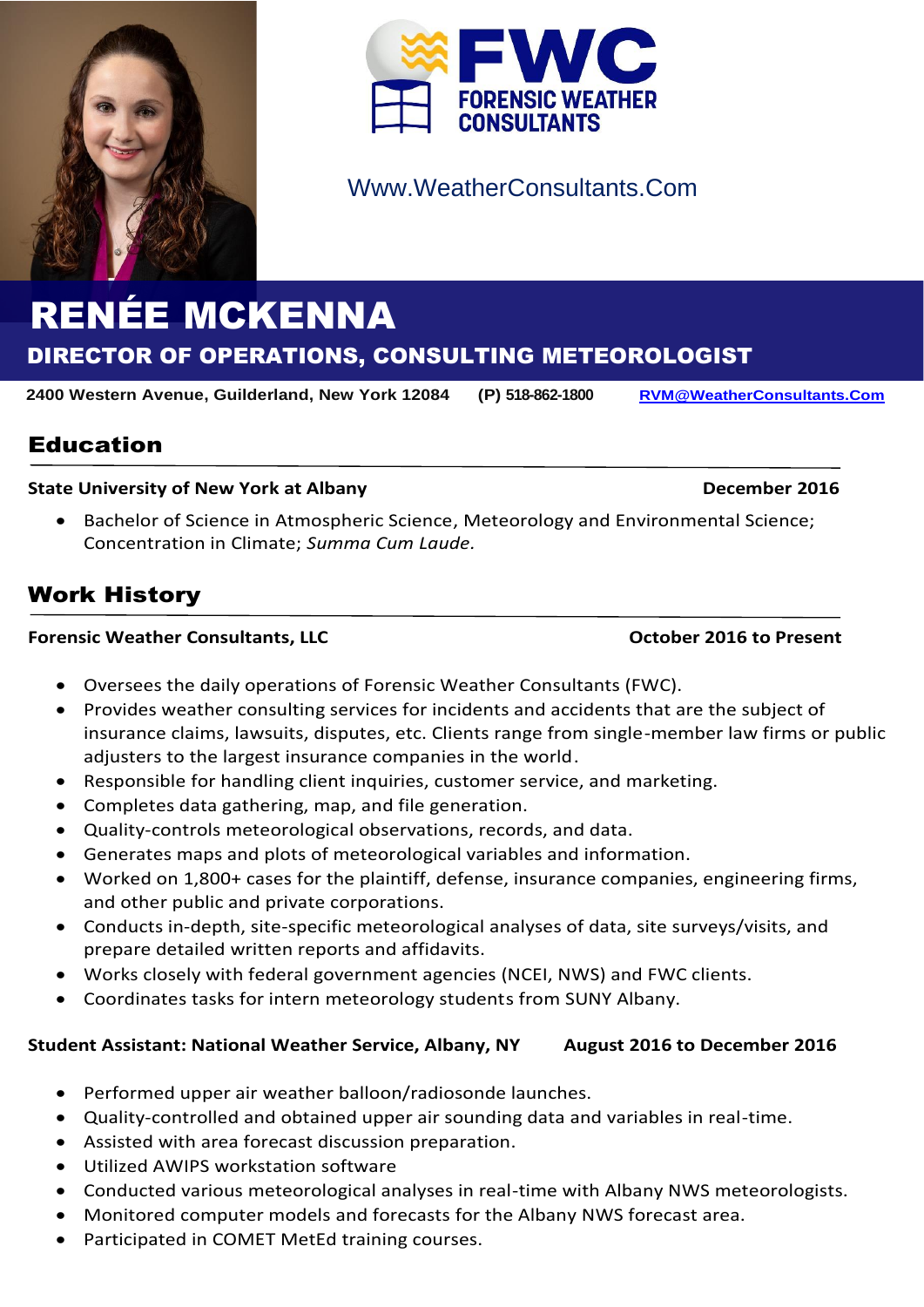- Analyzed incoming weather data from all operational sites.
- Reported suspicious instances within the data.
- Examined the functionality of instruments on each station.
- Monitored each site's camera to report interesting events and areas where vegetation management is needed.
- Communicated with field technicians and verify incoming data through LoggerNet.

### **Meteorologist Intern: WTEN-TV May 2015 to August 2015**

- Created and interacted with on-air simulated graphics to emphasize forecasts.
- Developed an advanced learning of the WSI Program utilized on air.
- Received an extensive exposure to the chroma key wall.
- Worked alongside an experienced meteorologist while covering multiple types of weather including severe thunderstorms and hurricanes.

# Meteorology Highlights

### **American Meteorological Society 2017 to Present**

• Current member in good standing.

### **Association of Certified Meteorologists 2022 to Present**

- Associate member
- Members have demonstrated a broad background in meteorology together with a detailed knowledge in a particular field of specialization. Members demonstrate exemplary qualities of character and devotion to high professional standards and are considered experts in the application of weather information to a host of challenges.

### **Claims and Litigation Management Alliance 2019 to Present**

• Current member in good standing.

### **First Party Claims Conference Contents of Contents and Contents of Contents of Contents of Contents of Contents of Contents of Contents of Contents of Contents of Contents of Contents of Contents of Contents of Contents o**

• Assistant presenter; *"Identifying Flaws in Engineering Reports: What Expertise and Qualifications Must an Engineer Possess – A Hurricane Irma Case Study for a High Rise Condo."*

### **State University of New York at Albany April 2018** April 2018

• Invited guest speaker for the Atmospheric Science department's AMS Career Night.

### **Red Eye Radio Show September 2018**

• Provided a live-radio interview on the nationally broadcast Red Eye Radio Show as a requested expert during a segment about Hurricane Florence.